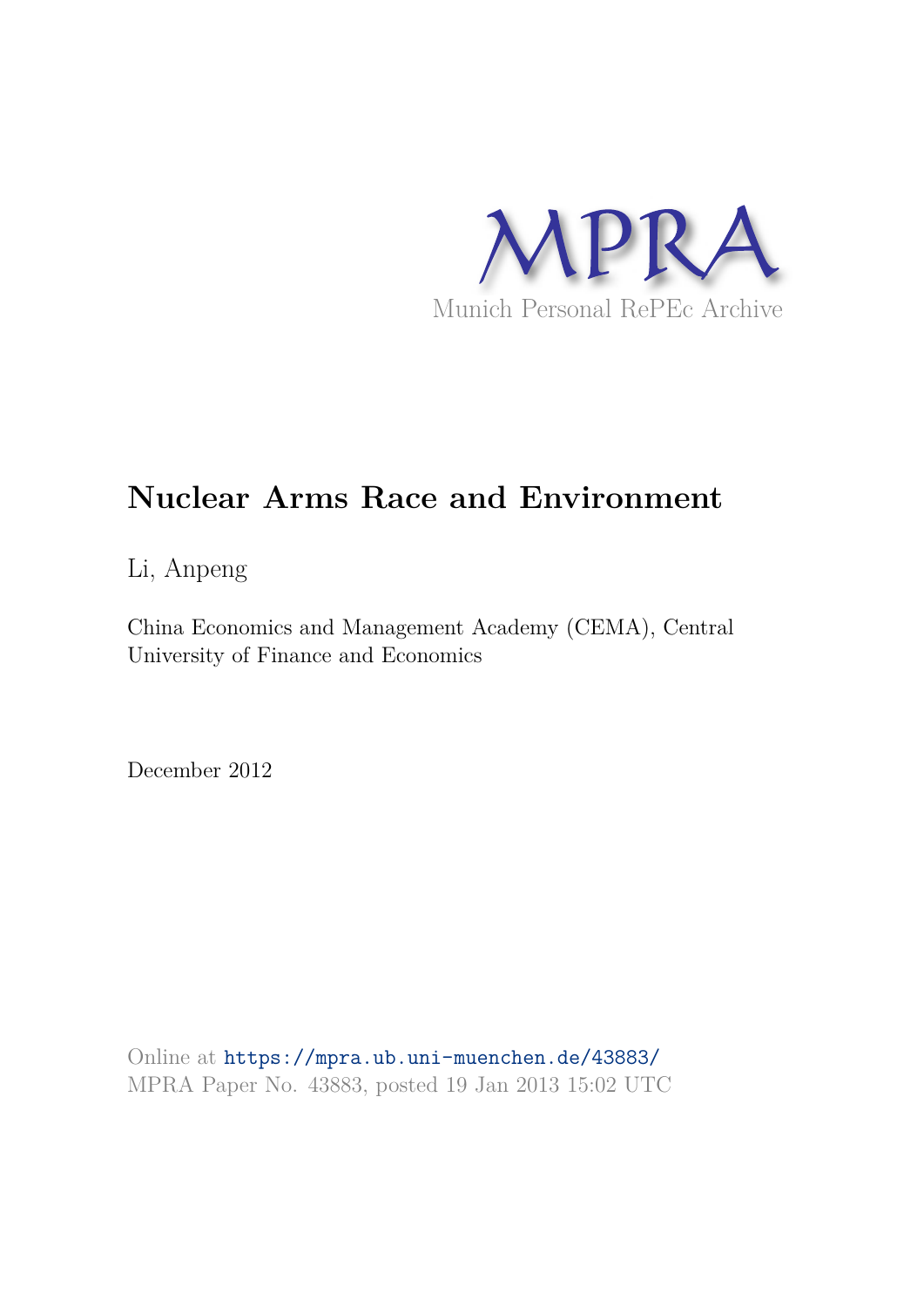## Nuclear Arms Race and Environment<sup>∗</sup>

Anpeng LI†

December, 2012

#### Abstract

This paper introduces a new factor, environment, into a nuclear arms race model. In this model, nuclear weapons produce larger defense power compared with conventional arms, but hurt the environment meanwhile. In the global welfare maximum level, both conventional and nuclear weapons budget are zero. However, the competitive equilibrium may not achieve the optimum. I give the condition to jump out of the prisoner's dilemma.

*Keywords.* nuclear arms race, environment, prisoner's dilemma, endogenous Richardson model.

#### I. Introduction

In 1945, the U.S. threw two atomic bombs at Hiroshima and Nagasaki, which opened the Pandora's Box, that is, began the nuclear age. In 1947, the first atomic bomb of the Soviet Union successfully exploded, which marked the official start of the US-Soviet nuclear arms race that ended with the collapse of the Soviet Union in 1991. Nuclear power accumulated in the protracted nuclear arms race could destroy the earth for several times, which has endangered the human race seriously. Nuclear weapons have been the Sword of Damocles above all over the world. Albert Einstein, the most important promoter of the Manhattan Project devoted the rest of his life being a champion of nuclear disarmament campaign. The campaign have swept the globe in the past decades. Now people want more. The international Global Zero movement, which fight for eliminating all nuclear weapons finally, has been supported widely. Moreover, the movement produced at least one Nobel Peace Prize Laureate.<sup>1</sup>

<sup>∗</sup>I would like to extend my gratitude to Shouyong Shi, Qunfeng Qiu, Ho-mou Wu for their invaluable advices. Danyang Xie, Zhixiang Zhang, and Heng-fu Zou have given me helpful comments. Gaowang Wang, Chan Wang, Hang Liu, and Jing Huang have given me effective technical suggestions. I also have benefited from discussion of the earlier versions at seminars at CEMA.

<sup>†</sup>China Economics and Management Academy (CEMA), Central University of Finance and Economics. Email: anpenglee@gmail.com

<sup>1</sup>Barack Obama won the price at 2010.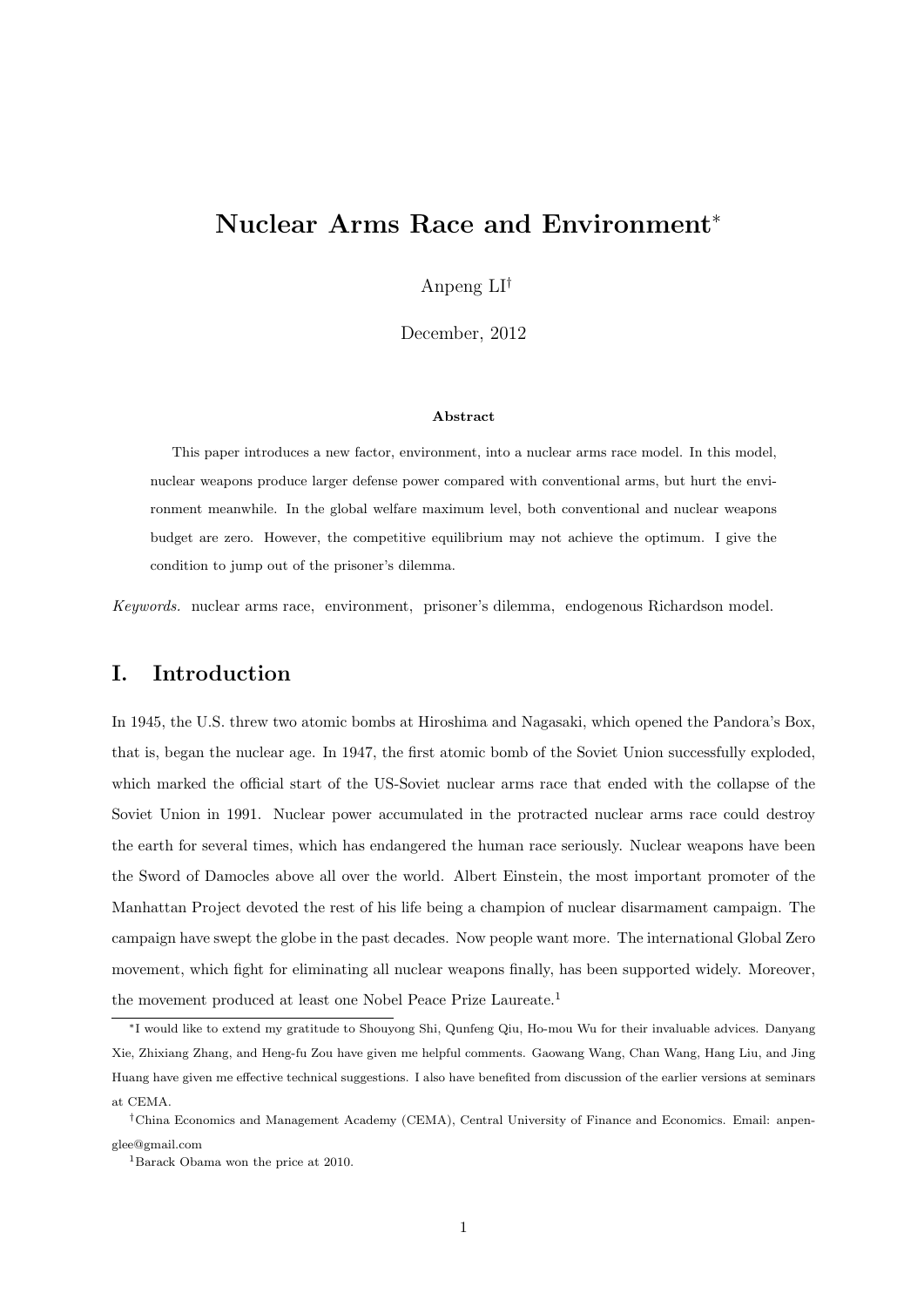This paper focuses on following three key questions about nuclear arms race. First, when will nuclear weapons converge to a steady state, or grow infinitely? Second, what is the optimal level of nuclear armaments holding under global welfare maximization? Third, how far can we go in the nuclear disarmament movement?

The developing of the game theory is almost simultaneous with and the Cold War. Therefore, the topic of my paper has always been attracting the attention of many economists. For the first question, Richardson (1939,1960) established the first arms race model using two exogenous differential equations, which has become a benchmark for analyzing arms race.Brito (1972) developed the endogenous Richardson model for the first time, and discussed the existence and stability of equilibrium. The second question is a well-discussed class issue in the literature. Brito and Intriligator (1995) proposed a summary of the theoretical works on the first two problems. The third problem remains a open question. Brzoska (2007) discussed on the effects of disarmament conversion after the Cold War. Another foundation work in this field is the arms race model based on second-strike deterrence proposed by Intriligator (1975), which has been widely used in the nuclear game. To simplify the analysis, this paper ignores the production process, and will not discuss the arms race and the mutual influence of economic growth. Readers can refer to the articles by Zou (1995), Gong and Zou (2003) for this topic if interested.

The paper constructs a bilateral military game model for former questions. The environmental damages caused by nuclear weapons is introduced into the utility function of the model as a negative term. Home country's military power will influence the enemy country's security. A country needs to trade off defense security, daily consumption and environment in order to determine the optimal level of military. In this model, nuclear weapons can built the defence power more effectively, but pollute the environment potentially. The government should allow for the two effects of its nuclear weapons budget.

In this framework, both nuclear and conventional weapons are zero at global welfare optimal level, but the Nash equilibrium of great power nuclear game leads to a different results. Here is a prisoner's dilemma in each period. In dynamic view, the paper builds an endogenous Richardson model, and gives the condition to guarantee the existence of a steady state. In the process of convergence towards the steady state, both substitution and complementary effect are possible between conventional weapons and nuclear weapons, yet there always exists crowding-out effect between daily consumption and nuclear armaments budget. At last, I discuss the condition that serves to resolve the prisoner's dilemma.

The paper is organized as follows. Section II will establish the model, and section III embodies all the functional form. Section IV deduces the social optimum through a central planner model. Section V calculates the competitive equilibrium, and compares it with the global optimal level. Section VI discusses the dynamic characteristics of the arms race. Section VII gives the condition that serves to bring it back to the global optimum. In the end, Part VIII will summarize the main conclusions of the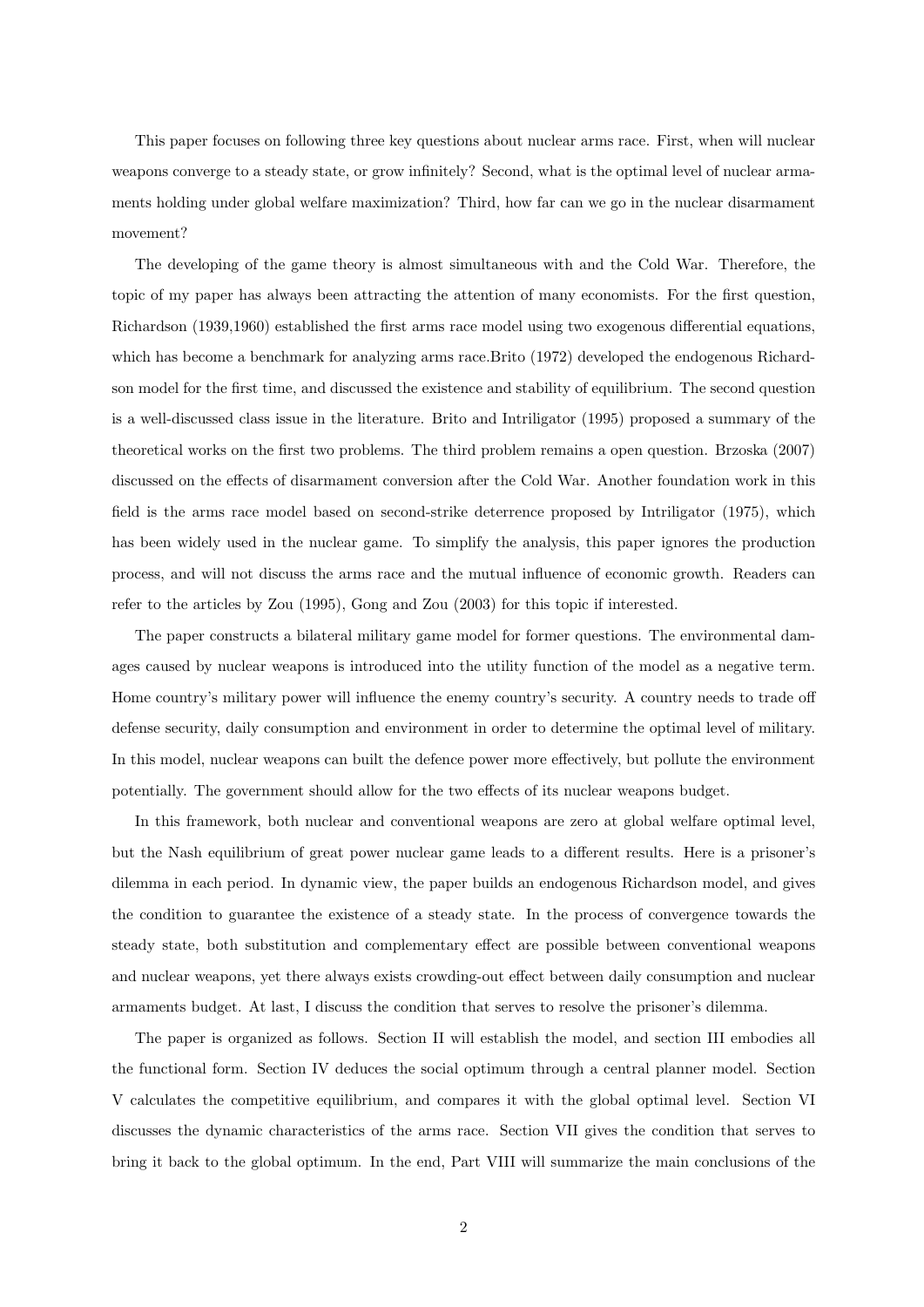paper.

#### II. Model setup

There are two countries in the model, ij, and  $i, j \in \{1, 2\}$  and  $i \neq j$ . It is true that more than two nuclear states exist in the real world. However, the two countries assumption is not special, due to nuclear arms race always happens between two countries well matched in strength, such as the Cold War between the United States and the Soviet Union, or the arms race between India and Pakistan. Given t period of national wealth  $w_{i,t}$ , the government of country i select domestic consumption $c_{i,t}$ , conventional weapons budget  $m_{i,t}^c$  and nuclear weapons budget  $m_{i,t}^n$  to maximize their utility  $U_{i,t}$ .  $U_{i,t}$  is a function of consumption  $c_{i,t}$ ; national defense security  $D_i(m_{i,t}, m_{j,t})$  and environment  $S_i(m_{i,t}^n, m_{j,t}^n)$ , which form is as below:

$$
\mathbb{E}U_{i,t}[(c_{i,t}, D_i(m_{i,t}, m_{j,t}), S_i(m_{i,t}^n, m_{j,t}^n)].
$$
\n(1)

I introduce defense security into utility function, because governments can use the weapons protecting daily consumptions from the threat of robbery, as Grossman and Kim (1995) hold. I impose following assumptions on the two countries' preference:

$$
\frac{\partial U_{i,t}}{\partial c_{i,t}} \ge 0, \quad \frac{\partial^2 U_{i,t}}{\partial c_{i,t}^2} \le 0, \quad \frac{\partial U_{i,t}}{\partial D_i} \ge 0, \quad \frac{\partial^2 U_{i,t}}{\partial D_i^2} \le 0, \quad \frac{\partial U_{i,t}}{\partial S_i} \ge 0, \quad \frac{\partial^2 U_{i,t}}{\partial S_i^2} \le 0,
$$
\n
$$
\frac{\partial^2 U_{i,t}}{\partial c_{i,t} \partial D_i} \ge 0, \quad \frac{\partial^2 U_{i,t}}{\partial D_i \partial S_i^2} \ge 0, \quad \frac{\partial^2 U_{i,t}}{\partial S_i \partial c_{i,t}} \ge 0.
$$
\n(2)

National defense security  $D_i(m_{i,t}, m_{j,t})$  is positively related to their military strength  $m_{i,t}$ , while negatively is related to the military strength of their enemy  $m_{j,t}$ ,  $m_{i,t}$  marginal utility descends.

$$
\frac{\partial D_i}{\partial m_{i,t}} \ge 0, \quad \frac{\partial^2 D_i}{\partial m_{i,t}^2} \le 0, \quad \frac{\partial D_i}{\partial m_{j,t}} \le 0,
$$
\n(3)

Military forces  $m_i$  are made up of nuclear and conventional weapons, which budgets are  $m_c$  and  $m_n$ .  $m_i$ is a function of  $m_n$  and  $m_c$ ,

$$
m_{i,t} = g_i(m_{i,t}^c, m_{i,t}^n). \tag{4}
$$

Suppose that

$$
\frac{\partial g_i}{\partial m_{i,t}^n} \ge \frac{\partial g_i}{\partial m_{i,t}^c} \ge 0.
$$
\n<sup>(5)</sup>

Then, comparing to conventional weapon, the same budget used in nuclear weapons will generate greater deterrent power.

Different with conventional weapons, that nuclear weapons could produce catastrophic damage on the country's own or its enemy's environment. Therefore, the article assumes environment of country  $i$ ,  $S_i$  as a function of its own nuclear weapons  $m_{i,t}^n$  and its enemy  $m_{j,t}^n$ .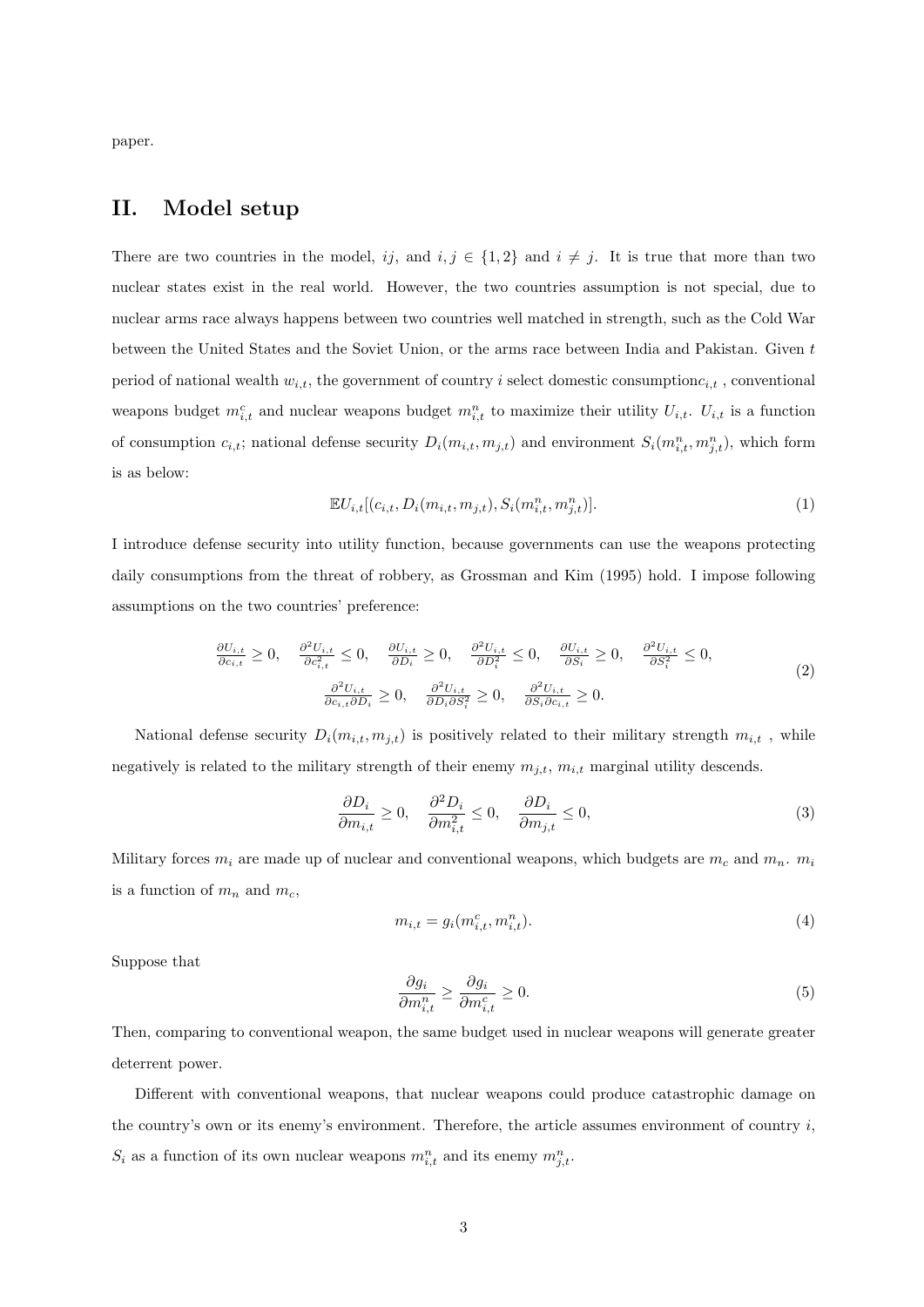As analyzed above, following assumptions are imposed on the derivative of  $S_i(m_{i,t}^n, m_{j,t}^n)$ 

$$
\frac{\partial \mathbb{E}S_i}{\partial m_{i,t}^n} \le 0, \quad \frac{\partial \mathbb{E}S_i}{\partial m_{j,t}^n} \le 0.
$$
\n(6)

The expectation operator  $\mathbb E$  is because of that the malignant environmental events triggered by the nuclear leakage are random events, which are always difficult to control, such as Chernobyl and the Fukushima nuclear accident. Although political decision can determine nuclear wars, there still have uncertainty when they product the weapons. Precisely because of these uncertainties, the utility function of formula (1) also contains the desired operator. In later account case, the various effects of its own and enemy's nuclear weapons on the environment will have a specific considerations, the uncertainty will be treated accordingly.

The current wealth of country i,  $w_{i,t}$ , can be used for consumption of daily consumer goods  $c_{i,t}$ , it can also use budget  $m_{i,t}^c$  to buy conventional weapons, or to buy the nuclear weapons by using budget  $m_{i,t}^n$ . The right end of the budget constraints shown as equation (7).

$$
w_{i,t} = c_{i,t} + m_{i,t}^c + m_{i,t}^n.
$$
\n(7)

In this article, the daily consumer goods are used for valuating wealth and weaponry. The effect of growth to arms race and the arms race for growth are very worthy of attention, but this is not the goal of this study. Thus, production process is not considered in this paper, the outputs  $Y_{i,t}$ ,  $Y_{j,t}$ . Another source of wealth is from legacy of last period nuclear weapons. Different from conventional weapons and daily consumer goods, nuclear weapons would generally have a longer tenure of use. This paper assumes that nuclear weapons as durable, period  $t$  of nuclear weapons will be retained to the next phase of in the form of depreciation durable goods, the depreciation rate as  $\delta$  that is  $(1-\delta)m_{i,t}^n$  part of period t's nuclear weapons budget will still be used in period  $t + 1$ . The model constructs the dynamic process of wealth accumulation by this way. In order to simplify the analysis dimensions, assuming the daily consumptions  $c_i$  and conventional weapons  $m_{c,i}$  are both non-durable. This assumption will not affect the results. The left hand of the budget constraint shown as formula (8),

$$
w_{i,t} = Y_{i,t} + (1 - \delta)m_{i,t-1}^n.
$$
\n(8)

If each country has different government in different period, each government only concerned about the optimization problem within the single period. Here is the myopic government assumption, which is commonly used in political economics. As dynamic game structure on control variables is difficult to clearly portray in the standard dynamic macroeconomics models (Brito and Intriligator, 1995), this assumption is always used to simplify the analysis the traditional model of the arms race, such as Brito (1972) assumes that the decisions are made based solely on the behavior of the current. This paper follows the literature; but I introduce a different form of the assumption.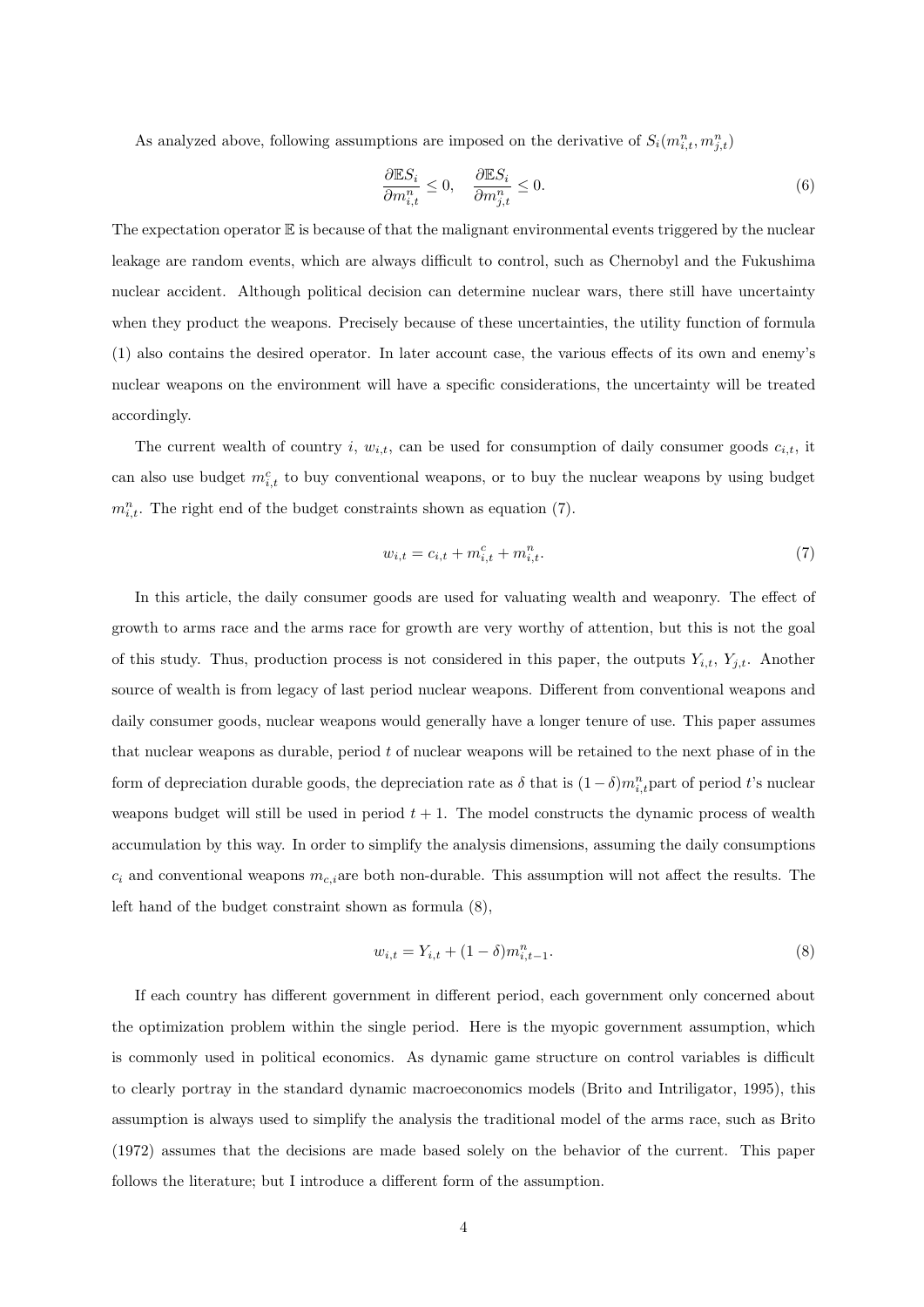As far as concerned, country  $i$  needs to solve the following optimization problem in period  $t$ .

$$
\max_{c_{i,t}, m_{i,t}, m_{i,t}^c, m_{i,t}^n} \mathbb{E} U_{i,t} [(c_{i,t}, D_i(m_{i,t}, m_{j,t}), s_i(m_{i,t}^n, m_{j,t}^n)],
$$
  
s.t.  $Y_{i,t} + (1 - \delta) m_{i,t-1}^n = c_{i,t} + m_{i,t}^c + m_{i,t}^n,$   

$$
m_{i,t} = g_i(m_{i,t}^c, m_{i,t}^n),
$$
  

$$
m_{i,t}^c, m_{i,t}^n \ge 0.
$$
 (9)

At first, this paper calculates a central planner problem to find global optimum as a foundation of later analysis. Once a country is doing decision-making, the nuclear power and overall military forces of another country is seen as given. Simultaneous solving the two countries' reaction function, which is to get the country's nuclear Nash equilibrium. These calculations will be given in the specific examples in Section III.

#### III. Specialization

As in van der Ploeg and Zeeuw(1990), Zou(1995), I assume that the utility function is separately additive forms. Each item is constant absolute risk aversion form (CARA). Then utility function in function (1) is changed into the specific form in function (10,

$$
U_{i,t} = -e^{-\rho c_{i,t}} - \theta_m e^{-\rho D_i(m_{i,t}, m_{j,t})} - \theta_s e^{-\rho S_i(m_{i,t}^c, m_{j,t}^n)},\tag{10}
$$

where  $\rho$  is coefficient of relative risk aversion. Suppose that  $\rho$ 's value remains the same for three different utility sources.

Suppose that national defense  $D_i$  of country i is a linear function of military force  $m_i$  of native country and military force  $m_j$  of enemy country,

$$
D_i(m_{i,t}, m_{j,t}) = m_{i,t} - Km_{j,t}.
$$
\n(11)

Let

$$
1 < K < 1 + \min\left\{\frac{A + A^*}{A + A^* + N + 1 - \delta}, \ \frac{A + A^*}{1 + N}\right\},\tag{12}
$$

assuming that deterrent caused by the enemy unit increasing weapons is greater than the security brought by the native country increasing weapons in the same extent. An extreme example is who have the first atomic bomb, although having nuclear weapons can bring great advantages of national defense for the native country, such advantages cannot offset the enormous fear when the enemy state has nuclear weapons. To simplify the analysis, I assume that upper limit exists in value  $K$ , which is shown in formula (12), which meets the requirements of formula (3).

Suppose that the function form of the environment  $S_i$  is as function (13),

$$
S_i(m_{i,t}^n, m_{j,t}^n) = s_0 - s_l \tilde{\varepsilon}_l(m_{i,t}^n) - s_w \tilde{\varepsilon}_j(\overline{m}_{i,t}^n) - s_d \tilde{\varepsilon}_i(\overline{m}_{j,t}^n),\tag{13}
$$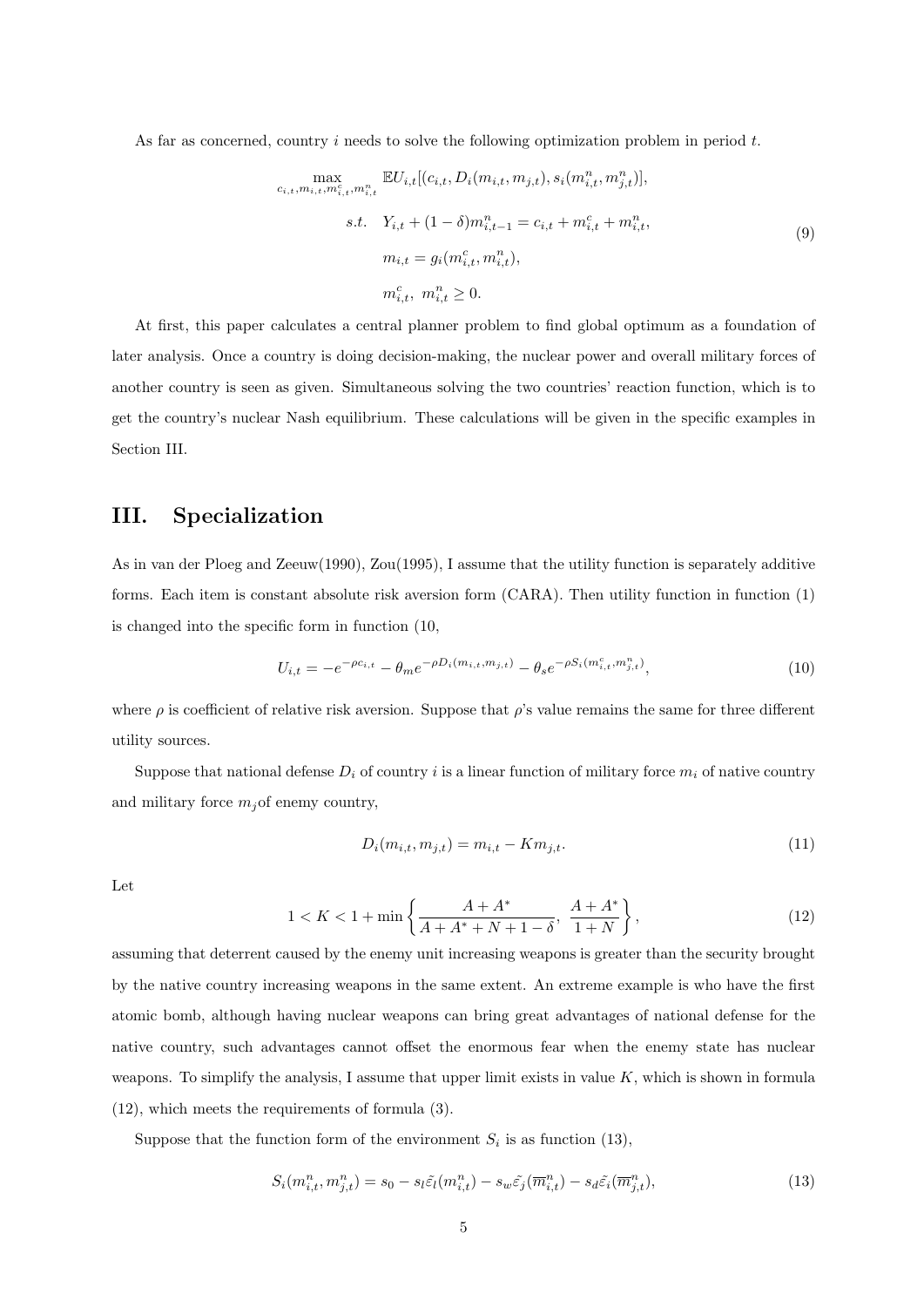where  $s_0$  is the initial environment level,  $s_l$  is the environment damage caused by the outbreak of nuclear leaks,  $\tilde{\varepsilon}_l$  is the possibility of nuclear leaks in country i, which is related with the nuclear weapons budget  $m_{i,t}^n$ ,  $s_w$  is the environmental disaster caused by the nuclear strike from country j on country  $i, \tilde{c}_j$  is the possibility of nuclear strike from country j to country i, which is related with second-strike capacity  $\overline{m}_{i,t}^n$ of country *i*. The definition of  $\overline{m}_{i,t}^n$  is shown as function (14),

$$
\overline{m}_{i,t}^n = m_{i,t}^n - Bm_{j,t}^n,\tag{14}
$$

where  $B$  represents the striking capability of the nuclear war launching country, which can destroy the nuclear weapons of enemy state. Intriligator (1975) offered a classic analysis of possibility of broke out of nuclear war influenced by nuclear deterrence. To simplify the analysis, I assume that the second-strike capacity of country i negatively correlates with the possibility of a nuclear war launched by country  $j$ .  $s_d$  in the fourth item is the retaliatory of country j on country i for nuclear strike,  $\tilde{\epsilon}_j$  is the possibility of nuclear strike of country i on country j, the mean value and the second-strike capacity, , which mean value is negatively correlated with the second-strike capacity  $\overline{m}_{j,t}^n$  of country j. Suppose that

$$
\tilde{\varepsilon}_l \sim N(m_{i,t}^n, \sigma^2) \quad \tilde{\varepsilon}_j \sim N(M - \overline{m}_{i,t}^n, \sigma^2) \quad \tilde{\varepsilon}_i \sim N(M - \overline{m}_{j,t}^n, \sigma^2), \tag{15}
$$

Given  $m_{i,t}^n$ ,  $m_{j,t}^n$ ,  $\tilde{\varepsilon}_i$ ,  $\tilde{\varepsilon}_j$ ,  $\tilde{\varepsilon}_i$  are independent of each other. Let

$$
s_0 = \frac{1}{2}\rho \left(s_l^2 + s_w^2 + s_d^2\right)\sigma^2 + s_w M + s_d M. \tag{16}
$$

The original uncertain issue is equivalent of the following certainty problem,

$$
\mathbb{E}\left\{-\theta_s e^{-\rho s(m_{i,t}^n, m_{j,t}^n)}\right\} = -\theta_s e^{-\rho(-Am_{i,t}^n - A^*m_{j,t}^n)},\tag{17}
$$

where A is the disaster to the environment of native country brought by the nuclear weapons of native country, A<sup>∗</sup> is the disaster to the environment of native country brought by the nuclear weapons of other countries, both definitions are shown as formula (18),

$$
A = s_l - s_w + s_d, \quad A^* = Bs_w - s_d.
$$
\n(18)

Let

$$
A, \quad A^* \ge 0,\tag{19}
$$

Assumption in formula (6) can be satisfied.

Specified function 4 as

$$
m_{i,t} = m_{i,t}^c + (1+N)m_{i,t}^n,
$$
\n(20)

where

$$
N \ge 0. \tag{21}
$$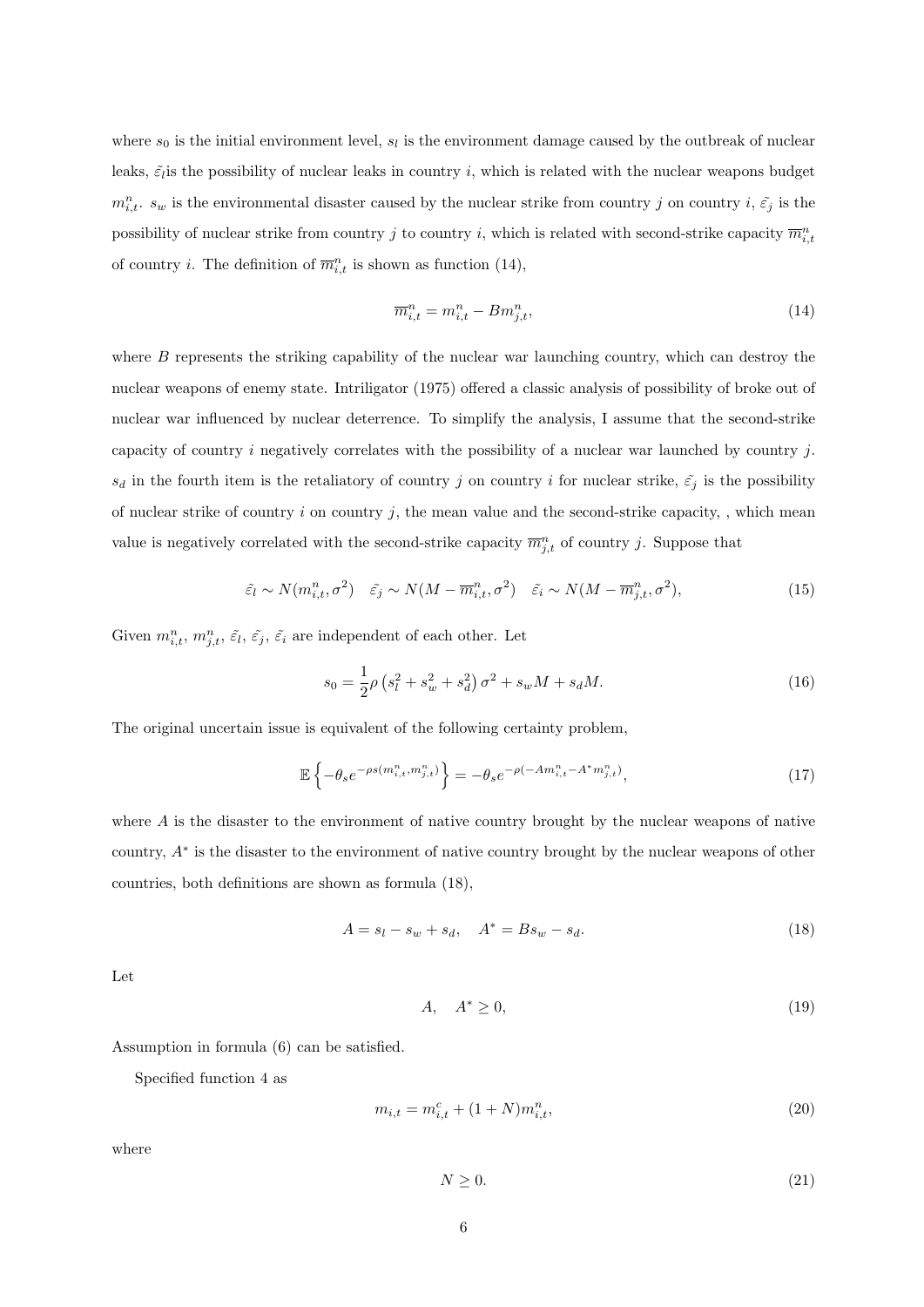It is easy to demonstrate that formula (20) meets the assumptions in formula (5).

Now, the optimization issue of country i in the period t can be transformed into function  $(22)$ ,

$$
\max_{c_{i,t}, m_{i,t}, m_{i,t}^n, m_{i,t}^n} -e^{-\rho c_{i,t}} - \theta_m e^{-\rho(m_{i,t} - Km_{j,t})} - \theta_s e^{-\rho(-Am_{i,t}^n - A^*m_{j,t}^n)},
$$
  
s.t. 
$$
Y_{i,t} + (1 - \delta)m_{i,t-1}^n = c_{i,t} + m_{i,t}^c + m_{i,t}^n,
$$

$$
m_{i,t} = m_{i,t}^c + (N+1)m_{i,t}^n,
$$

$$
m_{i,t}^c, m_{i,t}^n \ge 0.
$$
 (22)

In this section, we have assumed that the utility function, deterrent capability and the degree of vulnerability of the environment of the two countries are exactly the same. The goal of the article is not to discuss the impact of economic growth. To simplify the analysis, further assume that  $Y_{i,t} = Y_{j,t} \equiv Y$ ,  $m_{i,0}^n = m_{j,0}^n$  in later calculations. As a result, the two countries are completely symmetrical in the game. In the real world, both parties in the nuclear arms race have the close offensive strength, which provides the conclusions of the text with greater applicability.

#### IV. Global welfare maximum

This section assumes a central planner optimizing the overall welfare function of the world in order to solve the global optimum. The two countries are completely symmetrical in the model; assuming that the weights of the utilities of the two countries are the same in the social welfare function. According to the assumption in (2), the utility function meets concavity. Hence, the daily consumption, the level of military deterrence and nuclear weapons budget of the two countries are the same at global optimum. Thus  $m_{j,t} = m_{i,t}$ ,  $m_{j,t}^n = m_{i,t}^n$ . Let  $w_{i,t} = w_{j,t} \equiv w_t$ , according to (22), the global optimum problem of the central planner about the country i can be simplified as (22),

$$
\max_{c_i, m_i, m_{i,t}^n, m_{i,t}^n} -e^{-\rho c_i} - \theta_m e^{-\rho (1-K)m_{i,t}} - \theta_s e^{-\rho (-A-A^*)m_{i,t}^n},
$$
  
s.t.  $w_t = c_{i,t} + m_{i,t}^c + m_{i,t}^n,$   
 $m_{i,t} = m_{i,t}^c + (N+1)m_{i,t}^n,$   
 $m_{i,t}^c, m_{i,t}^n \ge 0.$  (23)

Proposition 1 gives the optimum solution to the problem of the central planner.

Proposition 1 *Conventional and nuclear weapons budget are zero in both the two countries when maximizing global welfare.*

*Proof:* Substitute the budget constraints in (23) into the objective function, and the optimization problem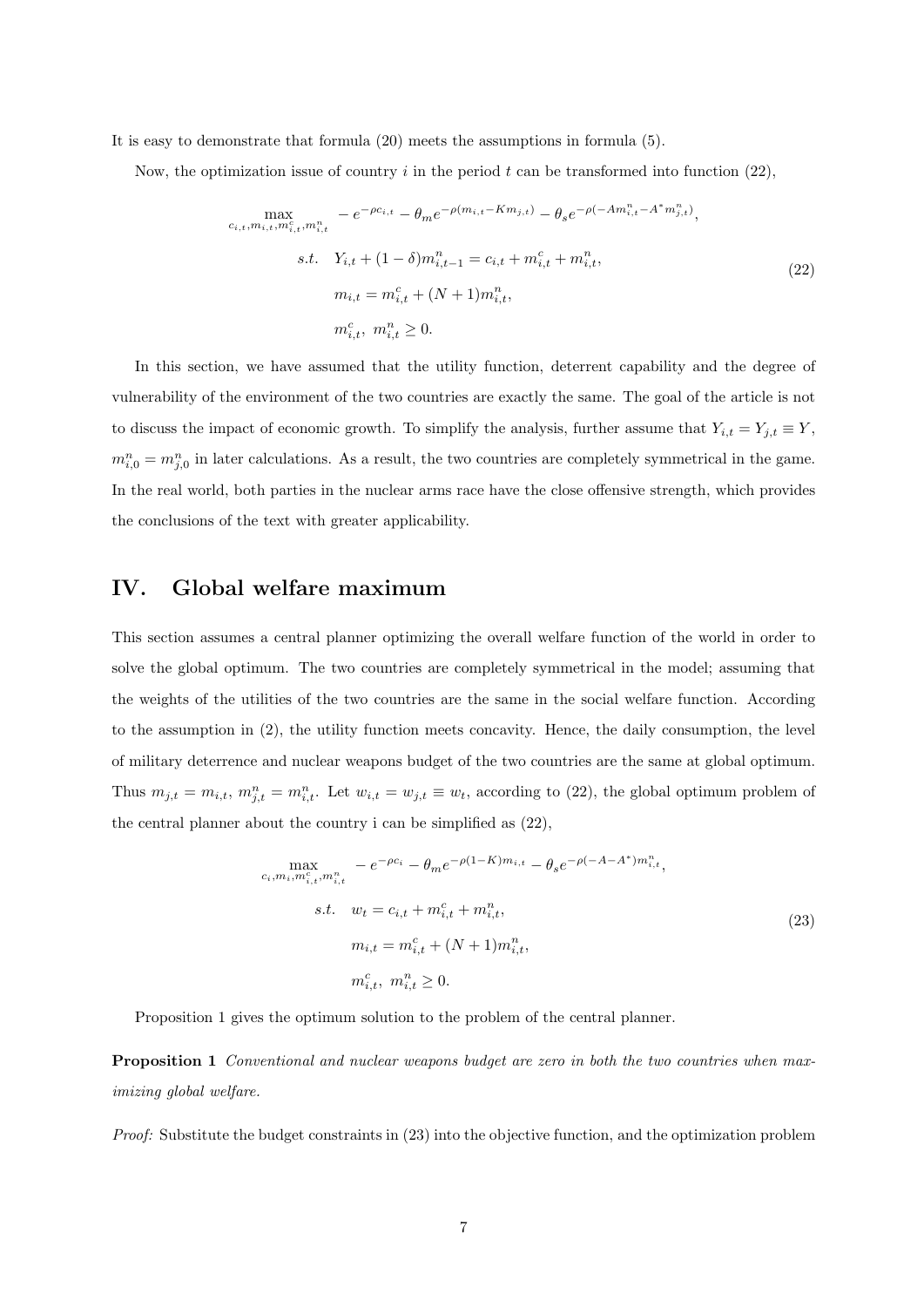of the central planners becomes

 $\boldsymbol{m}$ 

$$
\max_{\substack{i_{i,t}, m_{i,t}^n} \atop s,t, m_{i,t} = m_{i,t}^n, m_{i,t}^n \ge 0}} -e^{-\rho(w_t - m_{i,t} + m_{i,t}^n)} - \theta_m e^{-\rho(1 - K)m_{i,t}} - \theta_s e^{-\rho(-A - A^*)m_{i,t}^n},
$$
\n
$$
(24)
$$

According to assumptions in (12),  $K > 1$ . Thus,

$$
\frac{\partial U_i}{\partial m_i} = -\rho e^{-\rho(w_t - m_i + m_{n,i})} - \theta_m \rho (K - 1) e^{\rho (K - 1) m_i} < 0,\tag{25}
$$

The optimal value of the defense deterrence  $m_i$  is the lower bound 0. And because

$$
m_{i,t}^c = m_{i,t} - m_{i,t}^n \ge 0
$$
\n(26)

 $m_{i,t}^n$  is zero too.

As is discussed earlier, as the two countries are completely symmetric, their military levels are surely identical at global optimum. The increase of their deterrence level will only simultaneously reduce their utility of the national defense and security. In turn, if the military budget is cut down, the wealth saved can be used to increase daily consumption, which can thus enhance the utility. Thus, when the global overall welfare is the maximum, the optimal military forces must be zero, as is described in Proposition 1. At this point, the two countries' nuclear weapon budgets are also zero, and their living environment can be exempt from the threat of nuclear disaster.

#### V. Nash equilibrium

This part will solve the real game of great powers. In period  $t$ , given the level of enemy military deterrence  $m_{j,t}$  and nuclear weapon holdings  $m_{j,t}^n$ , country *i*'s reaction function is solved as is shown in (27):

$$
(N+2A)\begin{bmatrix} m_{i,t} \\ m_{i,t}^n \end{bmatrix} = \begin{bmatrix} (N+A)K & -NA^* \\ K & -2A^* \end{bmatrix} \begin{bmatrix} m_{j,t} \\ m_{j,t}^n \end{bmatrix} + \begin{bmatrix} A \\ -1 \end{bmatrix} w_{i,t} + \frac{1}{\rho} \begin{bmatrix} N+A & -N \\ 1 & -2 \end{bmatrix} \begin{bmatrix} \ln \theta_m \\ \ln \theta_s + \ln A - \ln N \end{bmatrix}.
$$
\n(27)

Based on the assumptions in (19) and (21),  $N + 2A > 0$ . when the military deterrence of the hostile country,  $m_{j,t}$ , rises, the domestic nuclear weapon budget  $m_{i,t}^n$  and military deterrence  $m_{i,t}$  will increase both. Another interesting result is that when the military strength of the hostile country remains unchanged while the nuclear weapon budget  $m_{j,t}^n$  rises, the domestic nuclear weapon budget and deterrent capability will reduce. This is because when the hostile country increases its nuclear deterrence, its expected environmental damage extent will also increase to the extent of  $A^*$ . The environmental marginal utility diminishes, which means that the expected environmental level of the home country is no longer bear the potential destruction of its existing nuclear weapon on the environment. Therefore, it will choose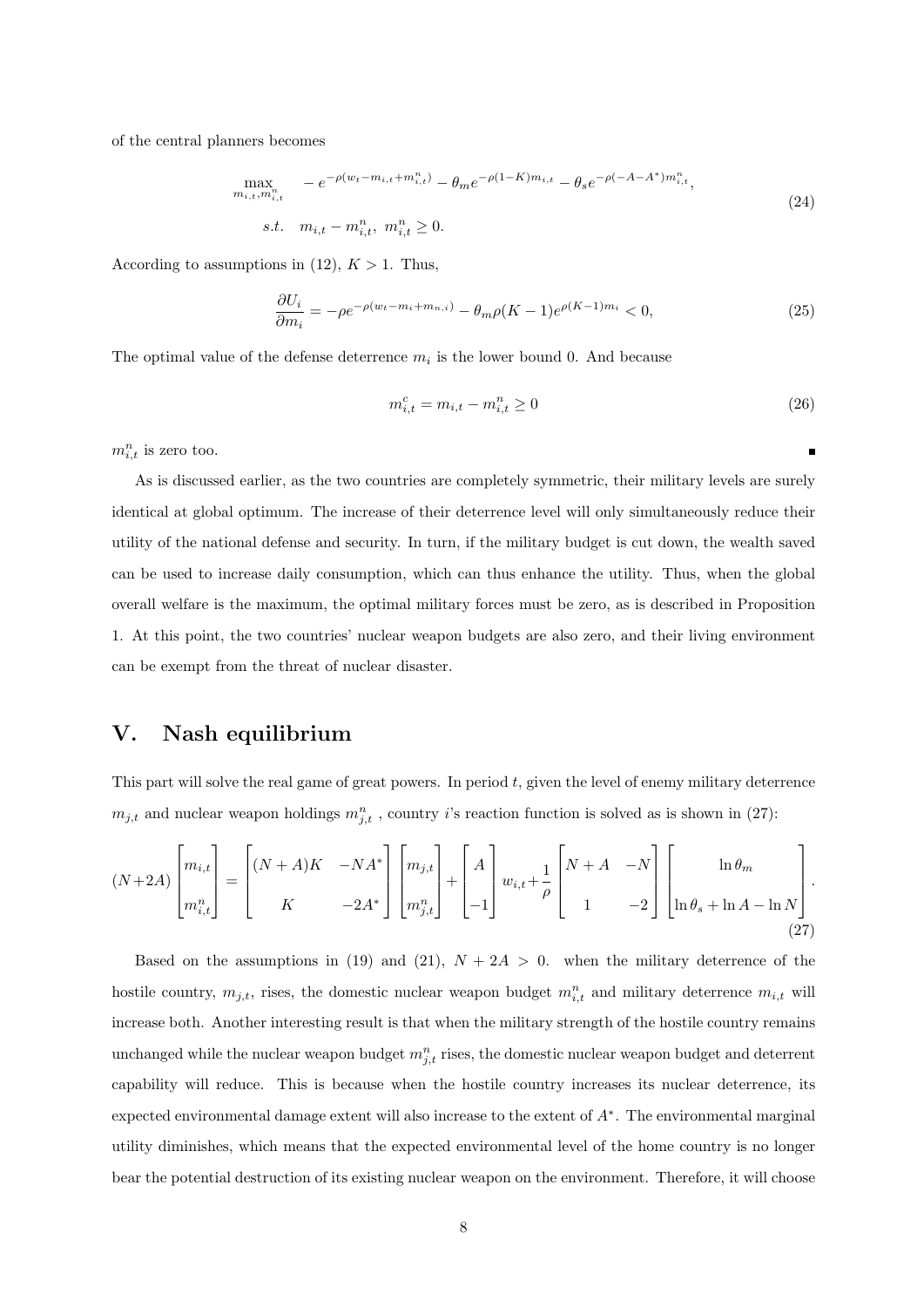to reduce the nuclear weapon budget  $m_{i,t}^n$ . On the other side, the reduction of nuclear deterrence can not be completely replaced with commeasurable conventional weapon deterrent, and therefore the overall deterrence,  $m_{i,t}$ , will descend.

The coefficient  $A \geq 0$  in front of  $w_i$ , which means the military forces will increase with the increase of its wealth level. However as for  $m_{n,i}$ , the coefficient is negative in front of  $w_i$ , so the increase of wealth level will cause reduction of the nuclear weapon budget. This is because that the nuclear weapons budget is actually a balance between the accumulated efficiency of military deterrence and the potential environmental threat: when the economic strength is stronger, the military accumulation efficiency becomes relatively less important, and environment becomes a problem that the decision-makers concern more about.

With the increase in the degree of preference for military security  $\theta_m$ ,  $m_{i,t}$  and  $m_{i,t}^n$  will both decrease. With the increase of the emphasis on environment  $\theta_s$ , the nuclear weapon budget  $m_{i,t}^n$  will naturally decrease, and as the conventional weapons can not fill the resulting decrease,  $m_{i,t}^n$  will also be decrease.

Concerning the environment, the influence on the environment damage of the hostile country is similar with that on the nuclear weapon budget. When  $A^*$  increases, its nuclear weapon budget  $m_{i,t}^n$  and military deterrence  $m_{i,t}$  will both increase. Another naturally result is  $m_{i,t}^n$  decreases with the increase of A.

According to the model setup, the game structures of the two countries are completely symmetrical. Then, the Nash equilibrium of the game is also completely symmetrical. Let  $w_{i,t} = w_{j,t} \equiv w_t$ , establish a simultaneous response function of the two countries, and determine the Nash equilibrium solution, as is shown in  $(28)$ ,

$$
\begin{bmatrix} m_{i,t} \\ m_{i,t}^n \end{bmatrix} = \begin{bmatrix} m_{j,t} \\ m_{j,t}^n \end{bmatrix} = \frac{1}{\Gamma} \begin{bmatrix} A + A^* \\ K - 1 \end{bmatrix} w_t + \frac{1}{\rho \Gamma} \begin{bmatrix} A + A^* + N & -N \\ 1 & K - 2 \end{bmatrix} \begin{bmatrix} \ln \theta_m \\ \ln \theta_s + \ln A - \ln N \end{bmatrix},
$$
(28)

where

$$
\Gamma = (A + A^*)(2 - K) - N(K - 1) > 0. \tag{29}
$$

Here, the conventional weapons and daily consumptions of the two countries are as shown in formula (30),

$$
\begin{bmatrix} m_{i,t}^{c} \\ c_{i,t} \end{bmatrix} = \begin{bmatrix} m_{j,t}^{c} \\ c_{j,t} \end{bmatrix} = \frac{1}{\Gamma} \begin{bmatrix} A + A^{*} - (N+1)(K-1) \\ -(A + A^{*})(K-1) \end{bmatrix} w_{t} + \frac{1}{\rho \Gamma} \begin{bmatrix} A + A^{*} - 1 & 1 - (K-1)(A + A^{*}) \\ -A - A^{*} & (K-1)(A + A^{*} - 1) \end{bmatrix} \begin{bmatrix} \ln \theta_{m} \\ \ln \theta_{s} + \ln A - \ln N \end{bmatrix}.
$$
\n(30)

Comparing with formula (28) and Proposition 1, it can be found that the equilibrium holdings of  $m_{i,t}^n$ ,  $m_{i,t}$ ,  $m_{j,t}^n$ , and  $m_{j,t}$ are different with those at global optimum, which Proposition 2 summarizes.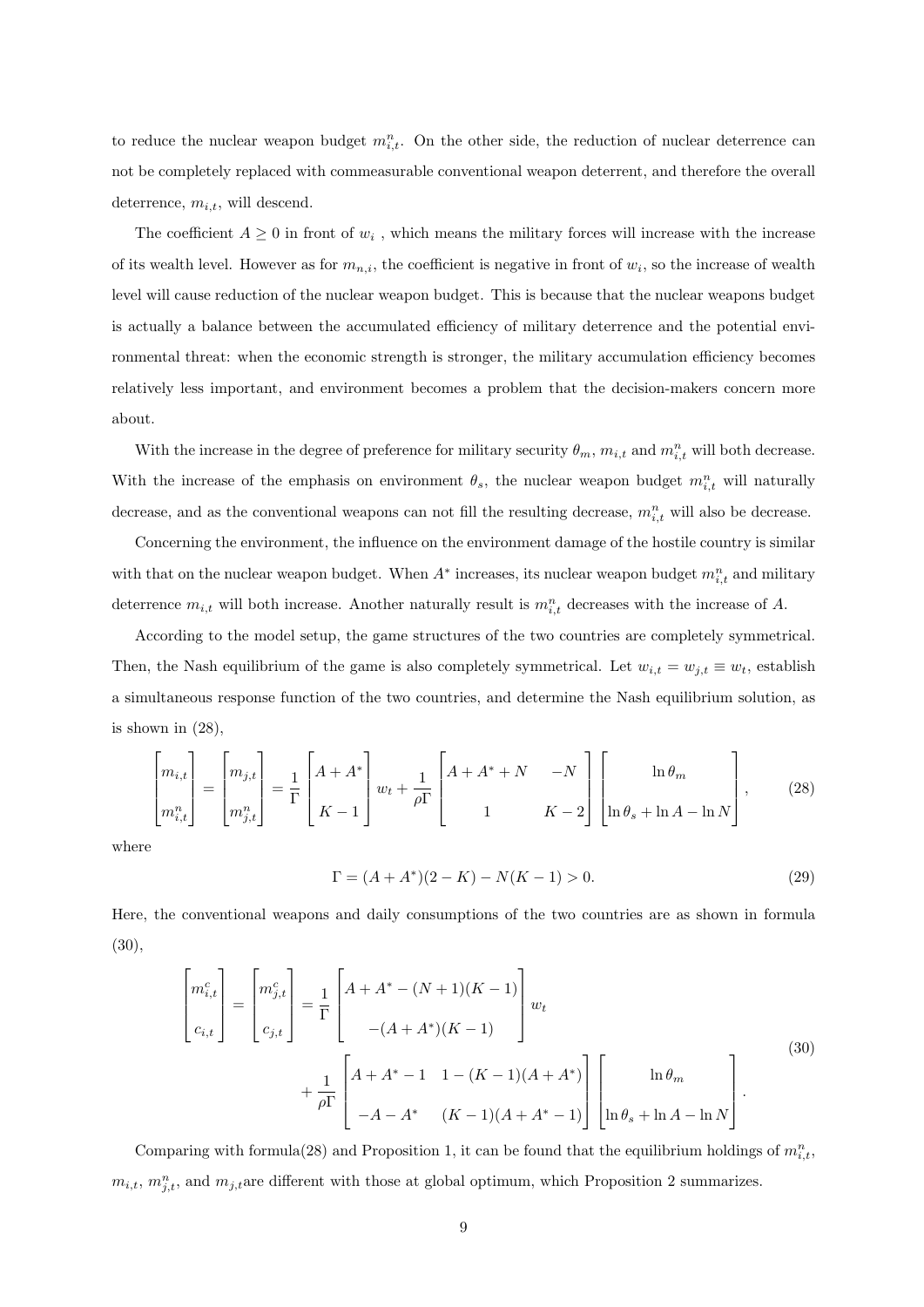Proposition 2 *In the Nash equilibrium, conventional and nuclear weapons holdings of the two countries are not necessarily the same as global welfare optimum. Here is a prisoner's dilemma.*

### VI. Dynamic system

According to formula (28), the accumulation equation of nuclear weapons  $m_{n,t}$  is as shown in formula (31),

$$
m_t^n = \left[\frac{K-1}{\Gamma}(1-\delta)\right]m_{t-1}^n + \left[\frac{K-1}{\Gamma}\overline{Y} + \frac{1}{\Gamma\rho}\ln\theta_m - (2-K)\frac{1}{\Gamma\rho}\ln\frac{A\theta_s}{N}\right].\tag{31}
$$

This in fact is the one-dimensional differential version of the Richardson Model. According to the dynamic system theory, if

$$
\left| \frac{1}{\Gamma}(K-1)(1-\delta) \right| = \left| \frac{1-\delta}{(A+A^*)\frac{2-K}{K-1} - N} \right| < 1,\tag{32}
$$

then there is a stable equilibrium in this nuclear arms race. Or else the nuclear arms race will not converge. The lemma 3 specifically gives the stability condition obtained from formula (32).

Proposition 3 *If the threat on the environment caused by nuclear weapons,*

$$
A + A^* > (N + 1 - \delta) \frac{K - 1}{2 - K},
$$
\n(33)

*the arms race will converge to a steady state. Or else, if the deterrent power of nuclear weapons,*

$$
N > (A + A^*)\frac{2 - K}{K - 1} + 1 - \delta,\tag{34}
$$

*the steady state will also exist.*

This is because when the environmental threat  $A + A^*$  is large enough, the environmental cost for adding one unit nuclear weapon will be too high for both the two countries. Then, the arms race tends to converge naturally. When the deterrent power  $N$  is large enough, a country can achieve deterrence purposes with only a small amount of nuclear weapons. So there is no need to pay the environmental costs for excess nuclear weapons. Then, the arms race also tends to converge. Only when the deterrence efficiency of nuclear weapons is not large enough, and the environmental threats it caused is small enough can the nuclear arms race no longer to converge to a stable equilibrium. The nuclear weapons budget  $m_n^*$  in the steady state is as shown in formula (35),

$$
m_n^* = \frac{1}{\Theta}(K-1)\overline{Y} + \frac{1}{\Theta\rho}\ln\theta_m - (2-K)\frac{1}{\Theta\rho}\ln\frac{A\theta_s}{N},\tag{35}
$$

where

$$
\Theta = (2 - K)(A + A^*) - (K - 1)(N + 1 - \delta) > 0.
$$
\n(36)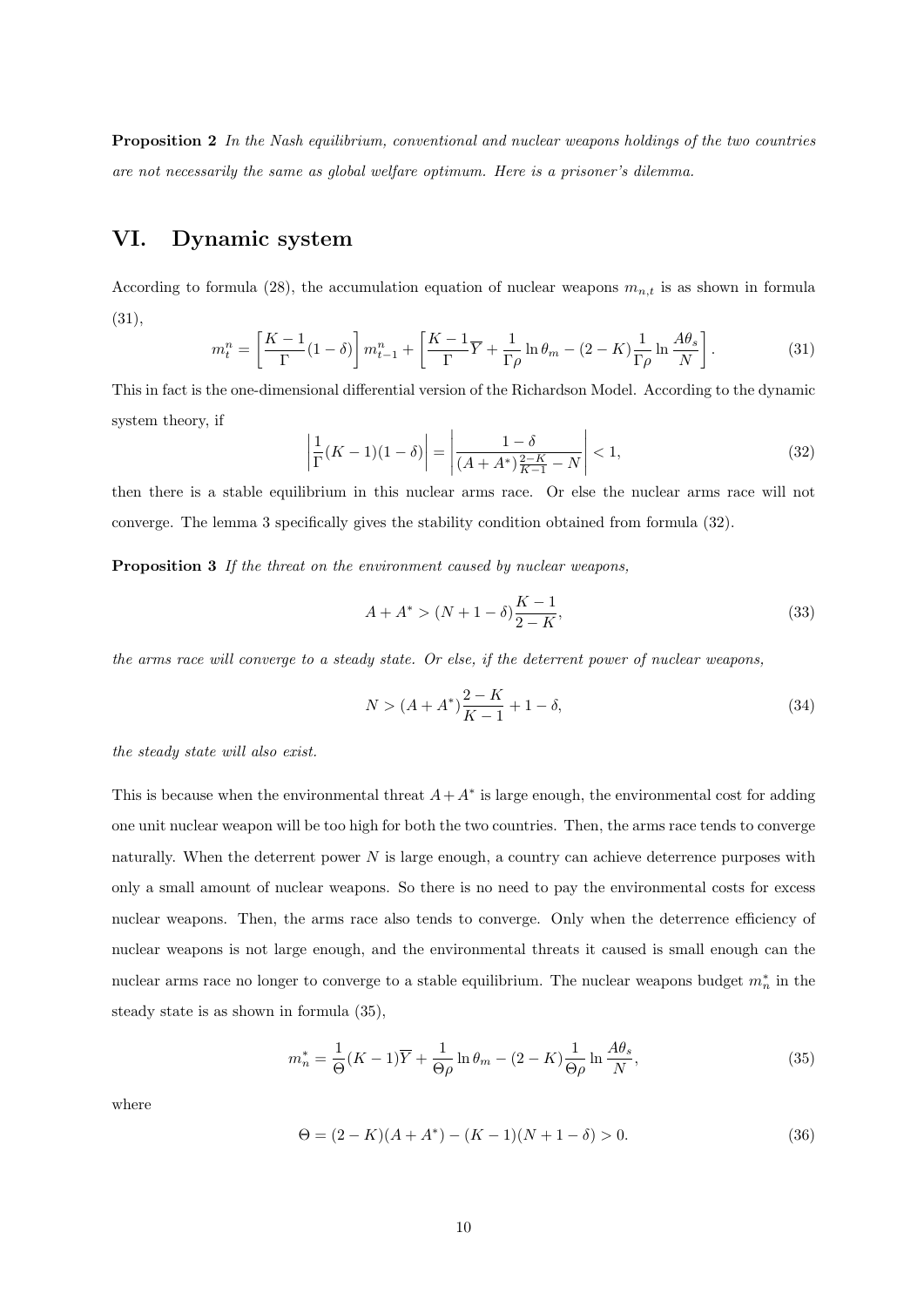The dynamic path of conventional weapons and daily consumptions are as shown in formula (37),

$$
\begin{bmatrix} m_t^c \\ c_t \end{bmatrix} = \frac{1}{\Gamma} \begin{bmatrix} (A + A^*)(1 - \delta) - (N + 1)(K - 1)(1 - \delta) \\ - (A + A^*)(K - 1)(1 - \delta) \end{bmatrix} m_{t-1}^n + \frac{1}{\Gamma} \begin{bmatrix} A + A^* - (N + 1)(K - 1) \\ - (A + A^*)(K - 1) \end{bmatrix} \frac{1}{Y}
$$
  
+ 
$$
\frac{1}{\rho \Gamma} \begin{bmatrix} A + A^* - 1 & 1 - (K - 1)(A + A^*) \\ -A - A^* & (K - 1)(A + A^*) \end{bmatrix} \begin{bmatrix} \ln \theta_m \\ \ln \theta_s + \ln A - \ln N \end{bmatrix}.
$$
 (37)

Compare the coefficient in front of  $m_{t-1}^n$  in the row of  $m_t^c$  in formula (37 and the coefficient in front of  $m_{t-1}^n$  in formula (31), if

$$
A + A^* > (K - 1)(1 + N),\tag{38}
$$

then the conventional weapons budget and nuclear weapons budget change at same direction, showing a complementary relationship. This is because that the environmental threats  $A + A^*$  of nuclear weapons is too large compared with the deterrence efficiency N; and when adjusting the level of deterrence, the government should always find a balance between them. Otherwise, if

$$
N > \frac{A + A^*}{K - 1} - 1,\tag{39}
$$

Then the conventional weapons budget and nuclear weapons budget change reversely and show an substitutional relationship. This is because the benefit  $N$  of nuclear weapons in deterrence efficiency has a distinct advantage, compared with the environmental threats  $A + A^*$  at this time. If a country wants to adjust the level of deterrence, nuclear weapons are the best choice.

Compare the second row of (37) and the coefficient in front of  $m_{t-1}^n$  in formula (31), according to the assumption in (19), here is

$$
-A - A^* \le 0. \tag{40}
$$

The nuclear weapons budget and daily consumptions output indicate reverse movements. Here is always the crowding-out effect of them.

In the steady state, the conventional weapons budget  $m_c^*$  and daily consumptions  $c^*$  are as shown in (41),

$$
\begin{bmatrix} m_c^* \\ c^* \end{bmatrix} = \frac{1}{\Gamma \Theta}((1 - \delta)(K - 1) + \Theta) \begin{bmatrix} \Xi \\ -\Omega \end{bmatrix} \overline{Y}
$$
  
+ 
$$
\frac{1}{\rho \Gamma} \begin{bmatrix} \Xi \\ \overline{\Theta}(1 - \delta) + A + A^* - 1 & \Xi (2 - K)(1 - \delta) - \Omega + 1 \\ -\frac{\Omega}{\Theta}(1 - \delta) - A - A^* & -\frac{\Omega}{\Theta}(2 - K)(1 - \delta) - \Omega + K - 1 \end{bmatrix} \begin{bmatrix} \ln \theta_m \\ \ln \theta_s + \ln A - \ln N \end{bmatrix} (41)
$$

where

$$
\Xi = A + A^* - (N+1)(K-1) > 0, \quad \Omega = (A + A^*)(K-1) > 0. \tag{42}
$$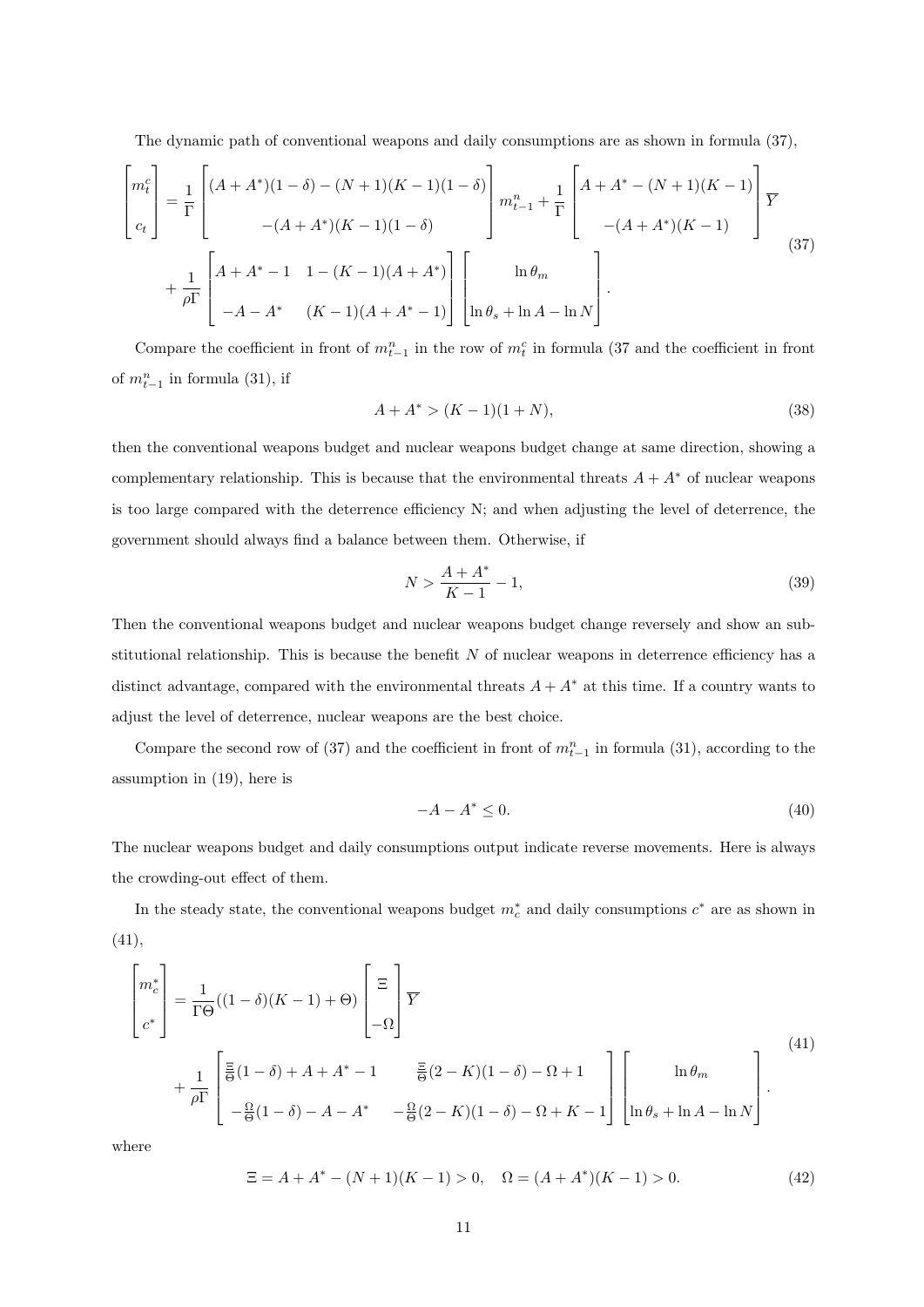#### VII. Back to global welfare maximum

The above analysis discusses the interior point solution. On the other hand, the following will discuss the conditions of angular point solution, which matches the global optimum level. Proposition 4 gives this condition of the angular point solution.

Proposition 4 *If the arms race satisfies*

$$
(K-1)\overline{Y} + \frac{1}{\rho}\ln\theta_m - (2-K)\frac{1}{\rho}\ln\frac{A\theta_s}{N} < 0,\tag{43}
$$

*the nuclear weapons holding is zero in the steady state, which is the same as the global welfare maximum level. However, the conventional weapons still exist.*

As shown in formula (35), if  $\theta_s$ , the emphasis on the environment of both the two countries, or A, the environmental threat to the home country, is large enough, the level of nuclear arms can reach the global optimum. On the other hand, when the deterrent power of nuclear weapons  $N$  is small enough, or the emphasis  $\theta_m$  on national defense and security is small enough, the efficiency advantage of nuclear weapons in defense deterrence can not match with the potential damage caused to the environment, and thus global zero nuclear may be reached. If the wealth level  $\overline{Y}$  is very small, and nuclear arms race can not be sustained, it is also possible to get rid of the prisoner's dilemma. However, the conditions of proposition 4 cannot guarantee that the holdings of conventional weapons are also zero, which is different from the global optimum.

#### VIII. Conclusions

This paper established a great power military game mode which contains two military means, namely conventional and nuclear weapons. A country needs to distribute its wealth on daily consumption, conventional weapons and nuclear weapons, and obtain utility from daily consumption, military security and the environment. The nuclear weapons can be used as military deterrence more efficiently and seek to national defense and security, and the budget saved can also be spent in consumption to improve the utility; however in the other hand, the nuclear arms race will bring the world into the threat of nuclear disaster, which is also a potential environmental threat that requires the considerations of the policy makers. Unlike the conventional weapons, the nuclear weapons, as the durable goods, can accumulate in the periods. On the basis of the above-mentioned structure, this thesis established an endogenous one-dimensional Richardson nuclear arms race model with a symmetrical game.

In the model, the number of conventional and nuclear weapons is zero at global optimum. However, this is unable to be achieved in the great power games, and there is a Prisoner's Dilemma in the nuclear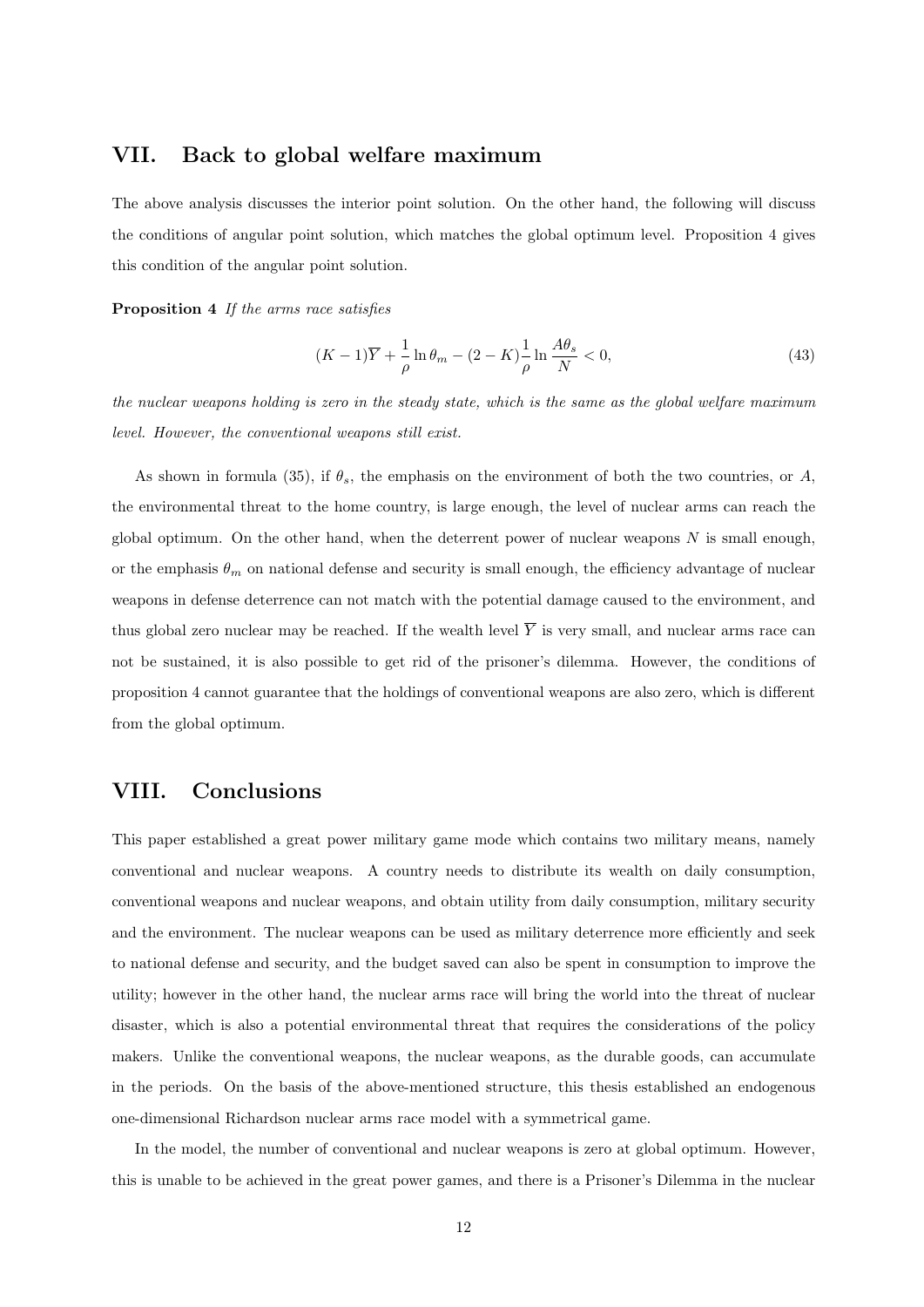game. When people's the attention on the environment, or the potential environmental threat of nuclear weapons on the country or its hostile country reaches a certain extent, the equilibrium holdings of nuclear weapons is likely to be the same with those at maximum global welfare, zero. When the potential threat caused by nuclear weapons on the environment is sufficiently large, the arms race will converge to a stable equilibrium. During the process of convergence to equilibrium level, there is a crowding-out effect between daily consumption and armaments budget.

#### References

- [1] Brito, D.L., 1972. "A dynamic model of an armaments race," International Economic Review 13, 359-75.
- [2] Brito, D.L., and M.D. Intriligator, 1995. "Arms races and proliferation," Elsevier Science B.V.: Handbook of Defence Economics, Vol.1, Chapter 6.
- [3] Brzoska, M., 2007. "Success and failure in defense conversion in the 'long decade of disarmament'," Elsevier Science B.V.: Handbook of Defence Economics, Vol.2, Chapter 34.
- [4] Deger, S., and S. Sen, 1984. "Optimal control and differential game models of military expenditures in less developed countries," Journal of Economic Dynamics and Control 7, 153-69.
- [5] Gong, L., and H. Zou, 2003. "Military spending and stochastic growth," Journal of Economic Dynamics and Control 28, 153-70.
- [6] Intriligator, M.D., 1975. "Strategic considerations in the Richardson model of arms races," Journal of Political Economy 83, 339-53.
- [7] Grossman, H.I., and M. Kim, 1995. "Swords or plowshares? a theory of the security of claims to property," Journal of Political Economy 103 1275-88
- [8] Kalai, E., and E. Lehrer, 1993a, "Rational learning leads to Nash equilibrium," Econometrica 61, 1019-45.
- [9] Kalai, E., and E. Lehrer, 1993b, "Subjective equilibrium in repeated games," Econometrica 61, 1231-40.
- [10] O'Neill, B., 1990. "A survey of game theory models on peace and war," North Holland: Handbook of Game Theory, Vol.2, Chapter 29.
- [11] Richardson, L.F., 1939. "Generalized foreign politics," British Journal of Psychology, Monographs Supplement 23.